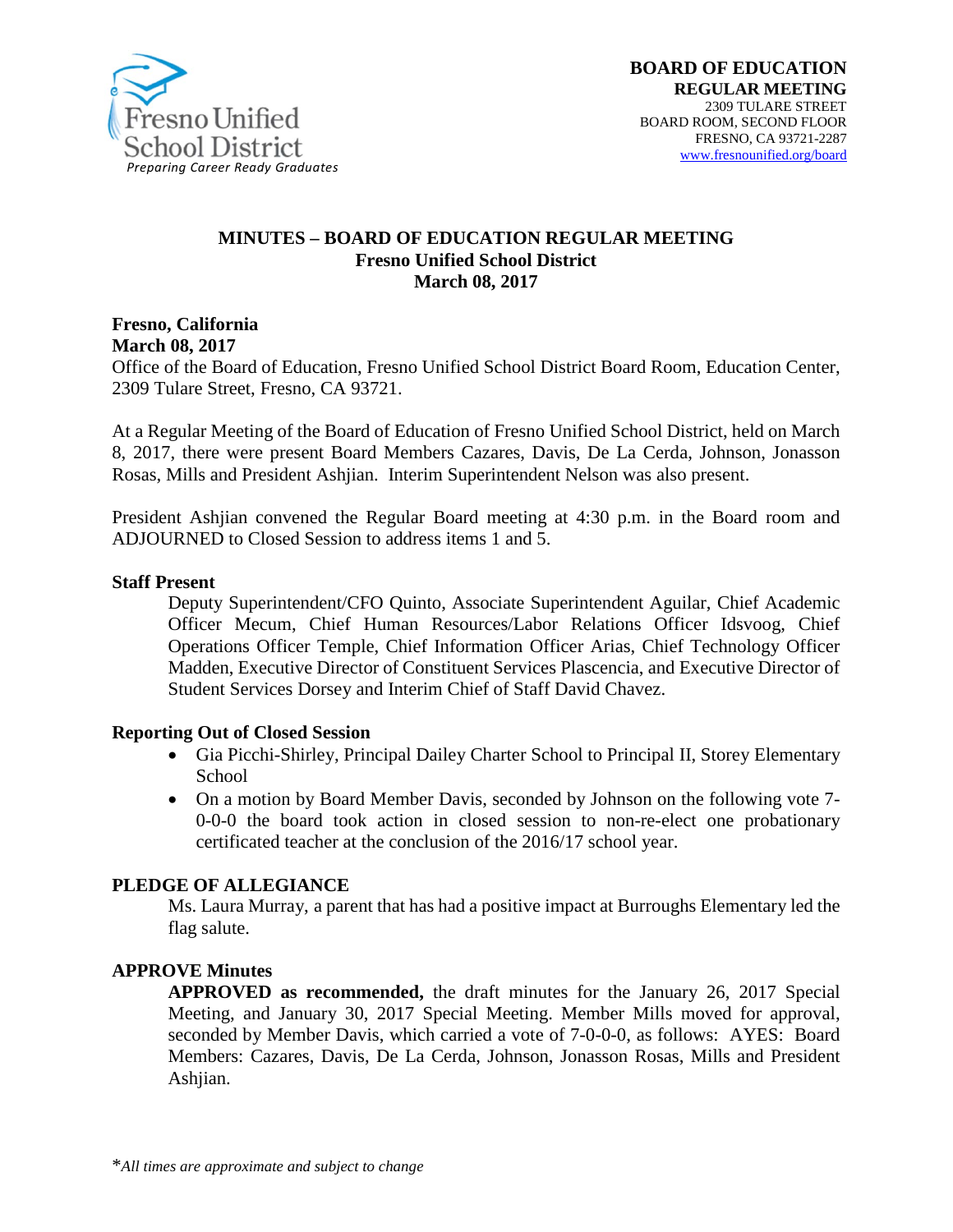#### **UNSCHEDULED ORAL COMMUNICATIONS**

**The following individuals spoke in favor of the Board adopting a Safe Place resolution. Fresno Unified is a diverse community and all children should feel safe while learning, in a stress-free environment.** 

Sallie Prudholm Gloria Hernandez Peter Beck Michael Kurnosoff Laura Alamillo Mary Fierro Willie Lopez Edward Ponce Kathia Osuna **Reza Nekumash** Mari Soto Grace Gutierrez Efrain Botello Esmeralda Luna Keyshawn White Jesus Martinez Neng Thao Ray Mansanalez Luis Ojeda Hugo Morales Guadalupe Gutierrez Kiera Kaiser Samah Mohamed

#### **ADOPT Resolution Recognizing Fresno Unified as a Safe Place School District**

Prior to the vote, each Board Member made comments regarding the importance of adopting the resolution, and thanked the public, parents and students for their time, concern and sentiments.

**ADOPTED as recommended,** a resolution recognizing a safe learning environment for all students. Member Cazares moved for approval, seconded by Member Mills, which carried a vote of 9-0-0-0, as follows: AYES: Student Board Member McCoy and Riar. Board Members: Cazares, Davis, De La Cerda, Johnson, Jonasson Rosas, Mills and President Ashjian.

#### **HEAR Reports from Student Board Representatives**

Student Hope Cruz from DeWolf High School provided a report to the Board of Education, sharing details of their SAB meeting. She thanked Trustee De La Cerda for attending the SAB meeting and his ongoing support. Hope shared a number of activities going on at Dewolf including a total of 25 students who have graduated and 50 more expected by the end of the school year. Hope was joined by friends to share the news that a fellow DeWolf student and leadership member was recently diagnosed with Hodgkin's Lymphoma. Students wore wearing purple to support her and look forward to having her join them on the graduation stage later this year. In addition, students from Wawona Middle School provided highlights of their campus activities and why they enjoy their school.

#### **HEAR Report from Interim Superintendent**

• Congratulated the Bullard girls' soccer team on their recent Central Section Division I Valley Championship. With a last minute goal from freshman Jordyne Puentes, the Knights went on to a thrilling 1-0 victory over athletic powerhouse Clovis North. The girls hosted their first CIF Southern California Regional game, beating Santa Clarita's Hart High School 2-0.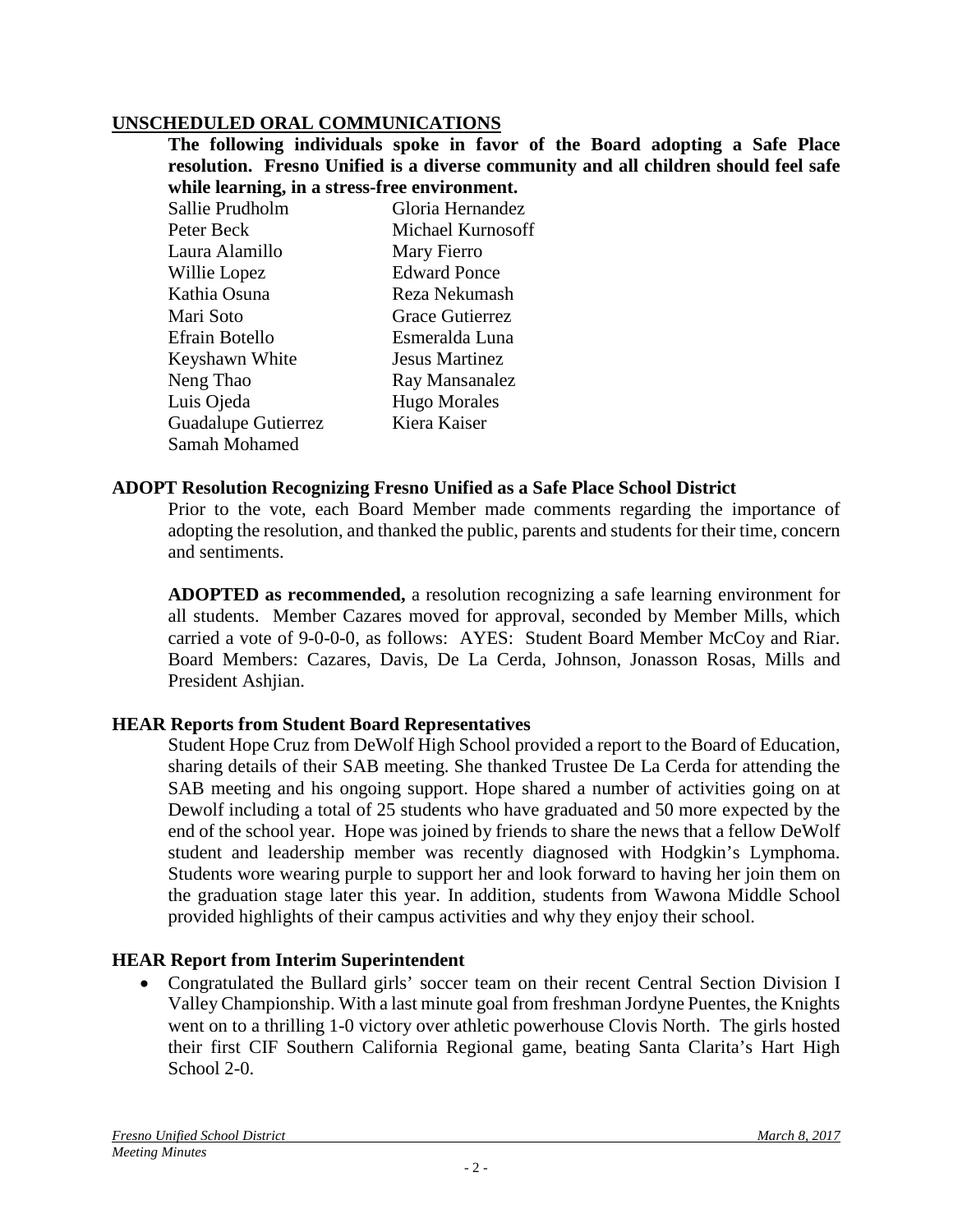- Nelson also recognized Bullard sophomore Dawson Sihavong who placed  $6<sup>th</sup>$  in the State wrestling tournament; as well as Christopher Casillas and Hudson Dorian from Edison High School who are moving on to the VEX Robotics World Championships in Louisville, Kentucky. Interim superintendent congratulated all the district teams and individuals who competed over the last few weeks in playoffs, championships and academic competitions around the valley.
- Another champion will be making her appearance on the big stage the Fresno County Spell-Off stage. Fifth grader Sharleen Her from Storey Elementary and second-place finisher Sonya Hughes from Fremont Elementary will be representing Fresno Unified in the county's annual spelling bee at Fresno State's Satellite Student Union.
- Reminder Friday, March 17, is the last day of the quarter. Nelson encouraged students to stay focused and make every day count. Make sure that if you are struggling or falling behind – connect with an adult, a teacher or a peer mentor and let us help you get back on track.
- Nelson closed highlighting this month's edition of [Building Futures](https://www.fresnounified.org/news/buildingfutures/20170301.pdf) calling out stories about the district's new school based health centers, Excellence in Education winners and a story on the newest school to implement a food recovery program. Building Futures can be found on the district website or on the education page at [ABC30.com.](http://abc30.com/education/march-2017---fresno-unified-school-district---building-futures/1774522/)

On a motion by Member Mills, seconded by Member Jonasson Rosas, the consent agenda, exclusive of agenda items: A-4, A-5, and A-8 which were pulled for further discussion, was approved on a roll call vote of 9-0-0-0 as follows: AYES: Student Board Member Riar and McCoy, Board Members: Cazares, Davis, De La Cerda, Johnson, Jonasson Rosas, Mills and President Ashjian.

# **A. CONSENT AGENDA**

# **A-1, APPROVE Personnel List**

**APPROVED as recommended,** the Personnel List, Appendix A, as submitted.

- **A-2, ADOPT Findings of Fact and Recommendations of District Administrative Board ADOPTED as recommended,** the Findings of Fact and Recommendations of District Administrative Panels resulting from hearings on expulsion and readmittance cases conducted during the period since the February 22, 2017, Regular Board meeting.
- **A-3, ADOPT Resolution Delineating Authorized District Agents to Sign on Behalf of Fresno Unified School District ADOPTED as recommended,** Resolution 16-13 presented for adoption to update authorized officials to sign various business transactions on behalf of Fresno Unified School District. This resolution will be effective for the period beginning March 8, 2017, until revoked or superseded.
- **A-4, APPROVE Employment Agreement for Robert G. Nelson, Interim Superintendent APPROVED as recommended,** the Employment Agreement for the Interim Superintendent. The term of the Interim Superintendent's Employment Agreement began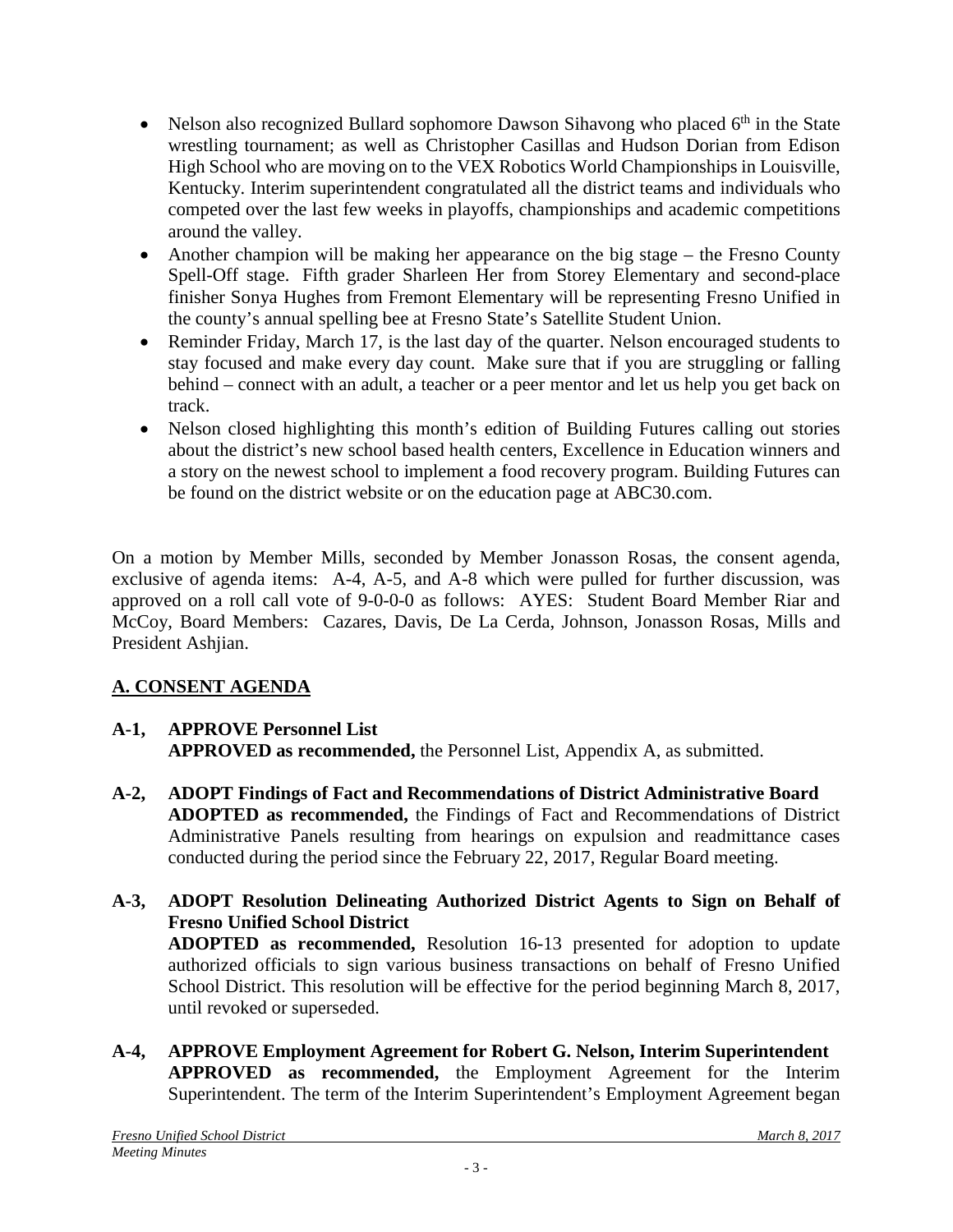on February 15, 2017 and will continue until the vacant Superintendent position is filled and the new Superintendent reports for duty, unless otherwise modified pursuant to law and/or the terms of the Employment Agreement.

For the record, comments/questions were made regarding clarification to the caption to paragraph 9, "Retreat" should be "Return." Board President Ashjian was able to provide clarification. Member Mills moved for approval, seconded by Member Cazares, which carried a 7-0-0-0 vote. AYES: Board Members: Cazares, Davis, De La Cerda, Johnson, Jonasson Rosas, Mills, and President Ashjian.

## **A-5, APPROVE Agreements with SMG: Fresno Convention & Entertainment Center and Save Mart Center**

**APPROVED as recommended,** graduation facilities, personnel services, and production event services for Fresno Unified graduation ceremonies to be held June 1, 2017 and June 7, 2017 at Saroyan Theatre, and June 4-7, 2017 at the Save Mart Center.

For the record, comments/questions were made regarding the start time for graduation ceremonies and how late they start, and if we could look into using the Savemart center for more days. Manager Leslie Loewen was able to provide clarification. Member Cazares moved for approval, seconded by Member Mills, which carried a 7-0-0-0 vote. AYES: Board Members: Cazares, Davis, De La Cerda, Johnson, Jonasson Rosas, Mills, and President Ashjian.

#### **A-6, APPROVE Award of Bid 17-13, Terronez Middle School Gymnasium Make-up Air Unit Replacement**

**APPROVED as recommended,** Bid 17-13, for installation of replacement cooling in the gymnasium and exercise room at Terronez Middle School. The existing make-up air units require replacement due to impending failure, and parts are no longer available. The new equipment will improve energy efficiency and conserve water.

Staff recommends award to the lowest responsive, responsible bidder:

Servi-Tech Controls, Inc. (Fresno, CA) \$329,124

# **A-7, APPROVE Award of Bid 17-18, Wood Chips for Playgrounds**

**APPROVED as recommended,** Bid 17-18, to establish a fixed unit price for the purchase of wood chips to be used on playgrounds district-wide. The bid is for a one-year term price agreement with the option to extend for two (2) additional one-year periods. Staff recommends award be to the lowest responsive, responsible bidder:

My Bark Co. Inc. (Linden, CA) Estimated annual use \$112,840

# **A-8, APPROVE Contract Agreement with Collaborative Learning Solutions**

**APPROVED as recommended,** an agreement with Collaborative Learning Solutions to provide services to address significant disproportionality, support the creation of a districtwide student discipline matrix and develop a MTSS/RTI (Multi-tiered System of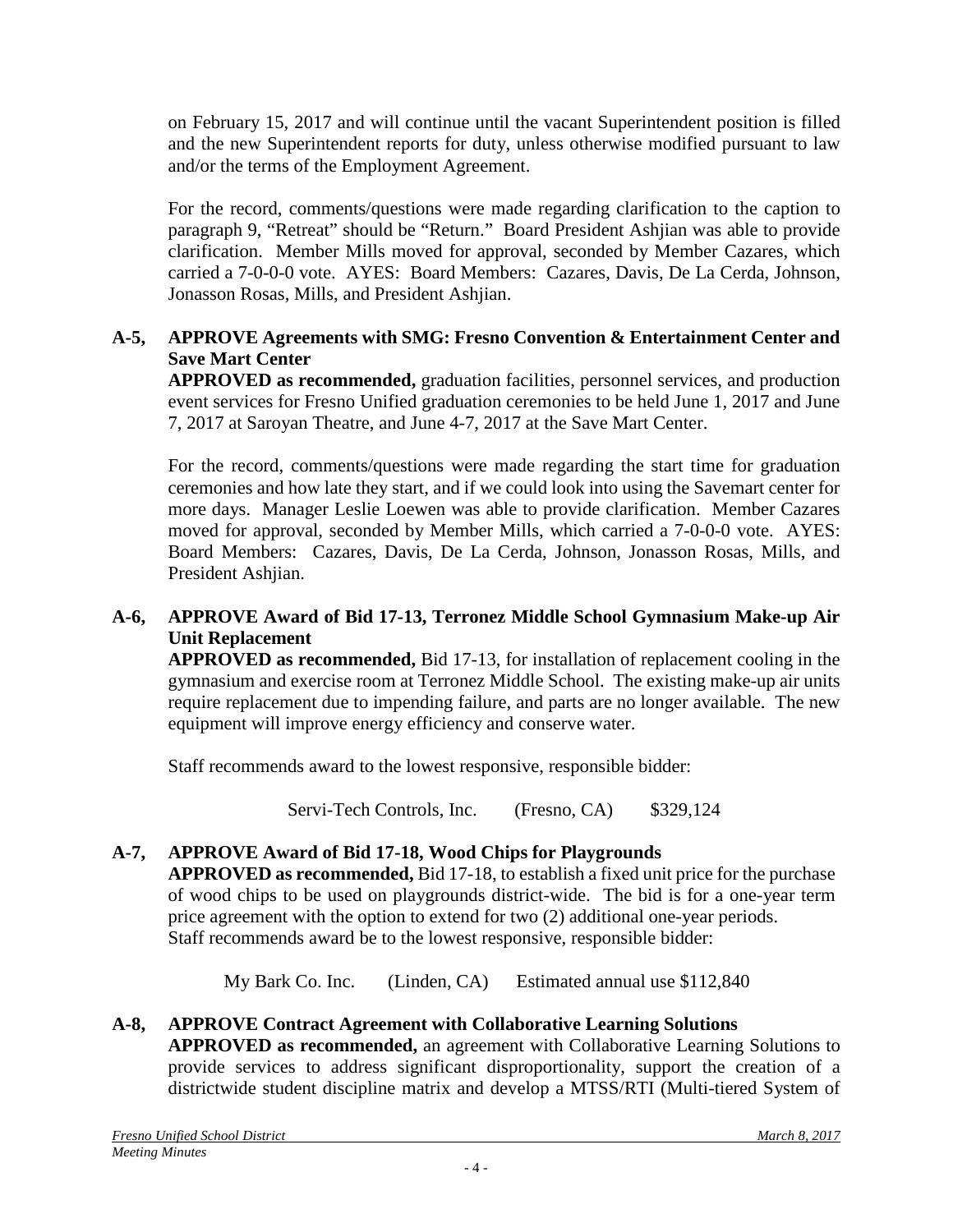Support/Response to Intervention) model for the district. The agreement is for the period of March 9, 2017-June 30, 2017.

For the record, comments/questions were made regarding the nature and purpose of the agreement, and discrepancies with the indemnity clauses in the backup material. Associate Superintendent Aguilar and Executive Director Ambra Dorsey were able to provide clarification. Member Ashjian moved for approval with requested correction to the indemnity clause, seconded by Member Mills, which carried a 7-0-0-0 vote. AYES: Board Members: Cazares, Davis, De La Cerda, Johnson, Jonasson Rosas, Mills, and President Ashjian.

# **A-9, APPROVE Student Innovation and Design Lab Agreement**

**APPROVED as recommended,** an agreement with Bitwise to provide space for a Student Innovation and Design Lab inside the Bitwise South Stadium building. The Student Innovation and Design Lab will provide a creative and career-oriented space for students to design, prototype, code and develop real-world solutions. It will be utilized in the afternoons by many of our 13 CoderGirlz and 6 CoderClubs programs to immerse them in a high-energy technology career environment as well as a testing and staging area for our 500 Tournament of Technology students from October until the Tournament in April.

#### **A-10, RATIFY Submission of a Grant Application to the California Department of Education – Fresno County Office of Education After School Education and Safety Program – Program Renewal**

**RATIFIED as recommended,** a grant application to the California Department of Education on behalf of Fresno County Office of Education – After School Education and Safety Program (ASES). This renewal funding will allow Fresno County Office of Education to continue after school programs at the 39 Fresno Unified school sites.

# **A-11, RATIFY Submission of a Grant Application to the California Department of Education**

**RATIFIED as recommended,** a grant application to the California Department of Education for the 21<sup>st</sup> Century High School After School Safety and Enrichment for Teens (ASSETS) program. An estimated \$17 million in funding has been allocated to serve high school students in grades nine to twelve starting in fiscal year 2017/18.

# **A-12, RATIFY Change Order for the Project Listed Below**

**PULLED PER STAFF, no action taken on this item.** Change Order for the following project:

Bid 16-13R, Figarden Elementary School New Classroom Building Additions Rebid Change Order 1: \$36,110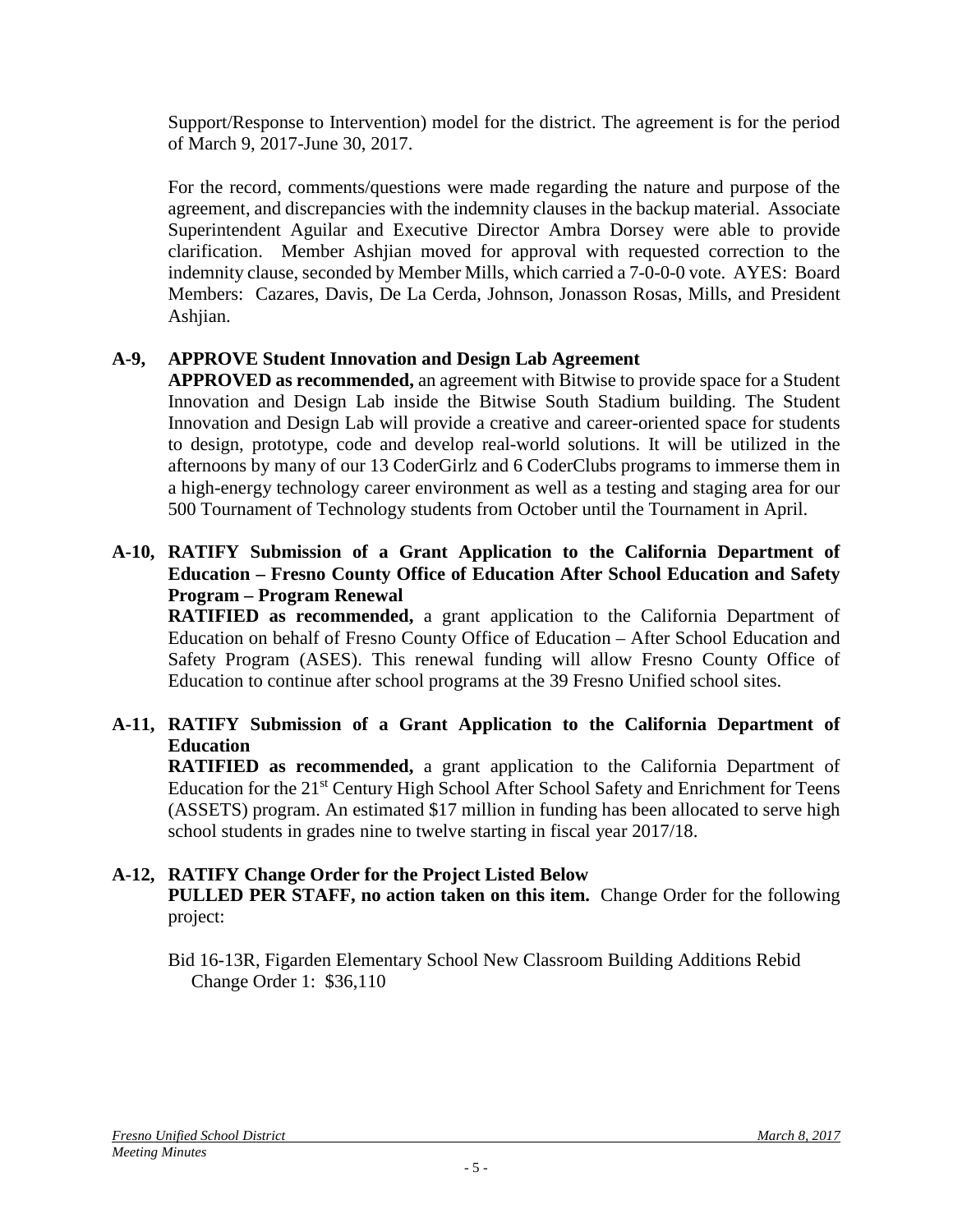#### **A-13, RATIFY the Filing of a Notice of Completion**

**RATIFIED as recommended,** a Notice of Completion for the following project, which has been completed according to plans and specifications:

#### **Bid 16-30C, Installation of Exterior Lighting at Various Sites**

(Baird, Tehipite and Wawona Middle Schools)

| Presented for information only       |     |        |
|--------------------------------------|-----|--------|
| Original contract amount:            | \$. | 19,800 |
| Change order(s) previously ratified: | S   | 1.980  |
| Final contract amount:               | \$. | 21,780 |

#### **END OF CONSENT AGENDA**

#### **UNSCHEDULED ORAL COMMUNICATIONS**

**Darius Assemi -** Thanked the board for their efforts regarding School-Based Health Centers and wanted to remind them that we still need nurses and more school psychologists.

**Jon Bath –** Chair of the Fresno Teachers Association Negotiations Team **–** Stated that they are very encouraged with the direction the board has taken and made in recent weeks.Is hopeful that the Board will work with FTA and SEIU to settle a fair and equitable contract.

**Amelia Jones –** Spoke on behalf of classified employees and their desire to settle their contract.

**Frances Buelna –** Thanked the Board for their vision and support. Grateful that the Board added psychologist positions and for adopting the Safe Place Resolution.

**Susan Wittrup** – Thanked Board President Ashjian, Clerk Cazares, Member Mills and community member Darius Assemi for their support in procuring five psychologist positions.

**Donald Levitt** – Spoke about his request to have his child's seat moved in class to see the black board better and how it was denied. Also, spoke about the how the country needs to put a time out on immigration as this would improve the economy.

**Manuel Bonilla –** Publicly acknowledged Sally Fowler, Kristen Boroski, Catherine Aujero, Kim Mecum and Holland Locker for their leadership in the district. There are concerns at McLane High School and Staff feels they are not being supported by leadership at the high school. Mr. Bonilla invited the board to attend a community meeting to hear their voices of students and staff. **Lorrie Warren-Hoyt** – Spoke about concerns regarding the closure of SPED classes at Hidalgo Elementary.

## **B. CONFERENCE/DISCUSSION AGENDA**

#### **Agenda Item B-14, Discuss and Decide in the Matter of the Charter Renewal Petition for Sierra Charter School**

Sierra Charter School (Sierra) has delivered a renewal petition to the district seeking authorization to operate July 1, 2017 through June 30, 2022. Sierra is currently serving approximately 386 students in grades kindergarten through twelve. The school is located at 1931 N. Fine Avenue in Fresno.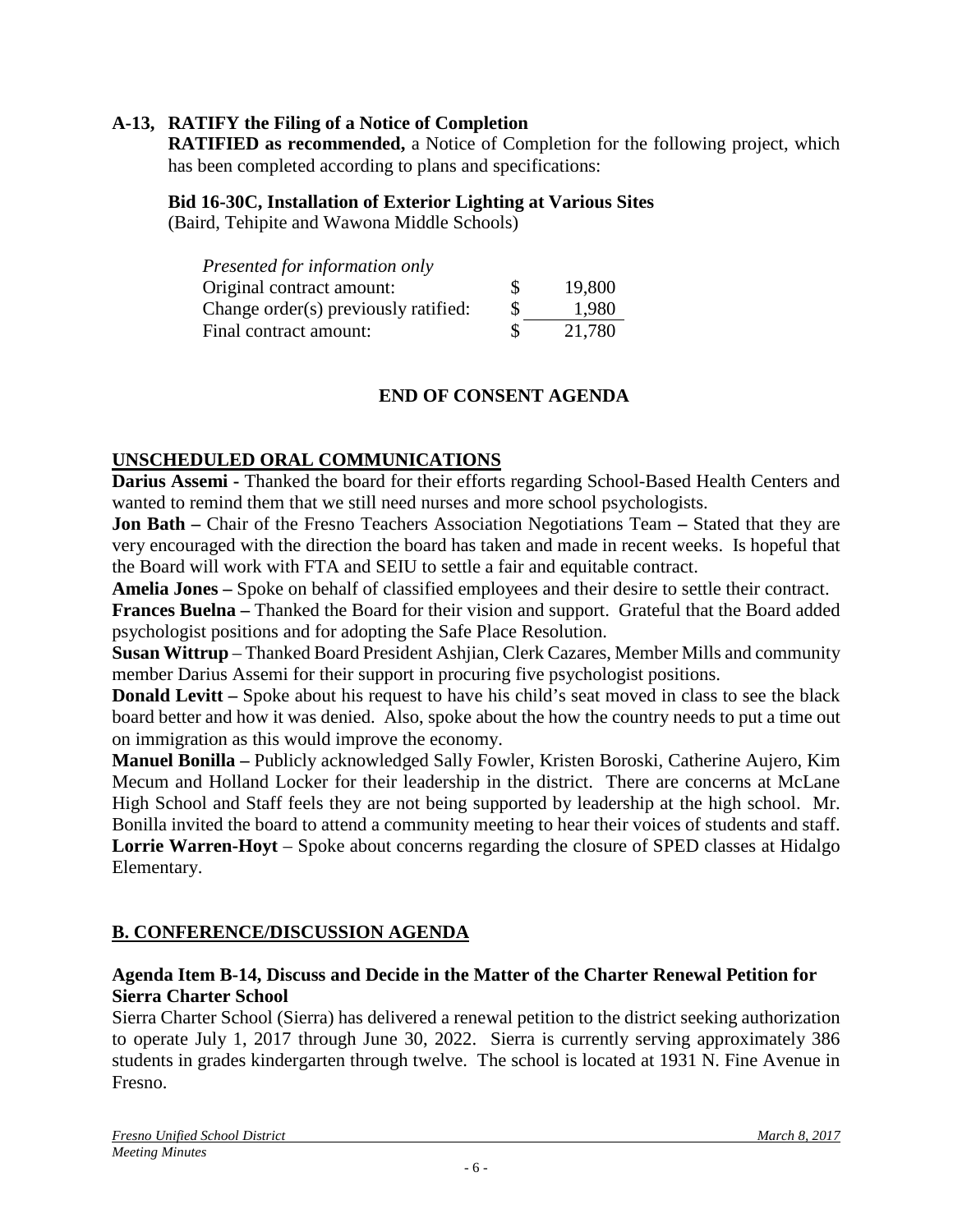Presentation by Manger, Debra Odom

An opportunity was provided to hear questions/concerns from members of the board and staff was available to respond.

For the record, comments/questions were made regarding the percent of SPED students being served, the type of SPED population being served and thanks given to Ms. Odom for her time. Manager Debra Odom and Lisa Marasco, Principal of Sierra Charter School, were available to answer questions and provide clarification. Member Mills moved for approval, seconded by Member Johnson, which carried a 7-0-0-0 vote. AYES: Board Members: Cazares, Davis, De La Cerda, Johnson, Jonasson Rosas, Mills, and President Ashjian.

## **Agenda Item B-15, Present and Discuss the 2017/18 Strategic Budget Development**

At the January 25, 2017, February 8, 2017 and February 22, 2017 Board of Education meetings, the 2017/18 Governor's Proposed Budget and the District's preliminary strategic budget development were discussed. On March 8, 2017, staff and the Board will continue budget development discussions.

Presentation by Deputy Superintendent/CFO, Ruth F. Quinto

#### An opportunity was provided to hear questions/concerns from members of the board and staff was available to respond.

For the record, comments/questions were made regarding preference for option two relating to daily coverage of health services, how many students will the additional FTE cover for the growing programs, with the requested addition of five school psychologists what will our total be, what is our method of deploying our school psychologist, why are we no longer referring the adult students to the Fresno County Office of Educations program, which regions do not have early intervention programs, are we adding support to schools when we are adding classes for students with Autism, how many registered nurses do we have currently, are all the nursing positions filled, are we looking at making our hiring packages more attractive to entice applicants, is the addition of the two requested Speech Language Pathologists enough, how do we rate compared to the state average ratio, clarification regarding Computech and school psychologists, are we doing anything to help our registered nurses get their credential, the providing of daily coverage at all sites and the addition of psychologists does that include our specialty schools, with the moving of our Adult Transition Students back from Fresno County Office of Education are we prepared with our staff and facilities, how many students are we projecting to return to the Adult Transition Program, will this be an on-going cost, with the current priorities what programs are you looking at reducing, clarification regarding which students are reflected in slide three - graduation rates for students with disabilities, caution with graduating students instead of transitioning them to the Adult Transition Program (ATP), we should not strive to be at the state average but instead be better, why ae we cutting back on consulting services if they have shown to have a proven track record, the location of the Adult Transition Program, what do the students get out of the Adult Transition Program, we need more Speech Language Pathologists (SLP), how many students does each SLP work with, services at growing programs has Patiño and ATP could Design Science be added to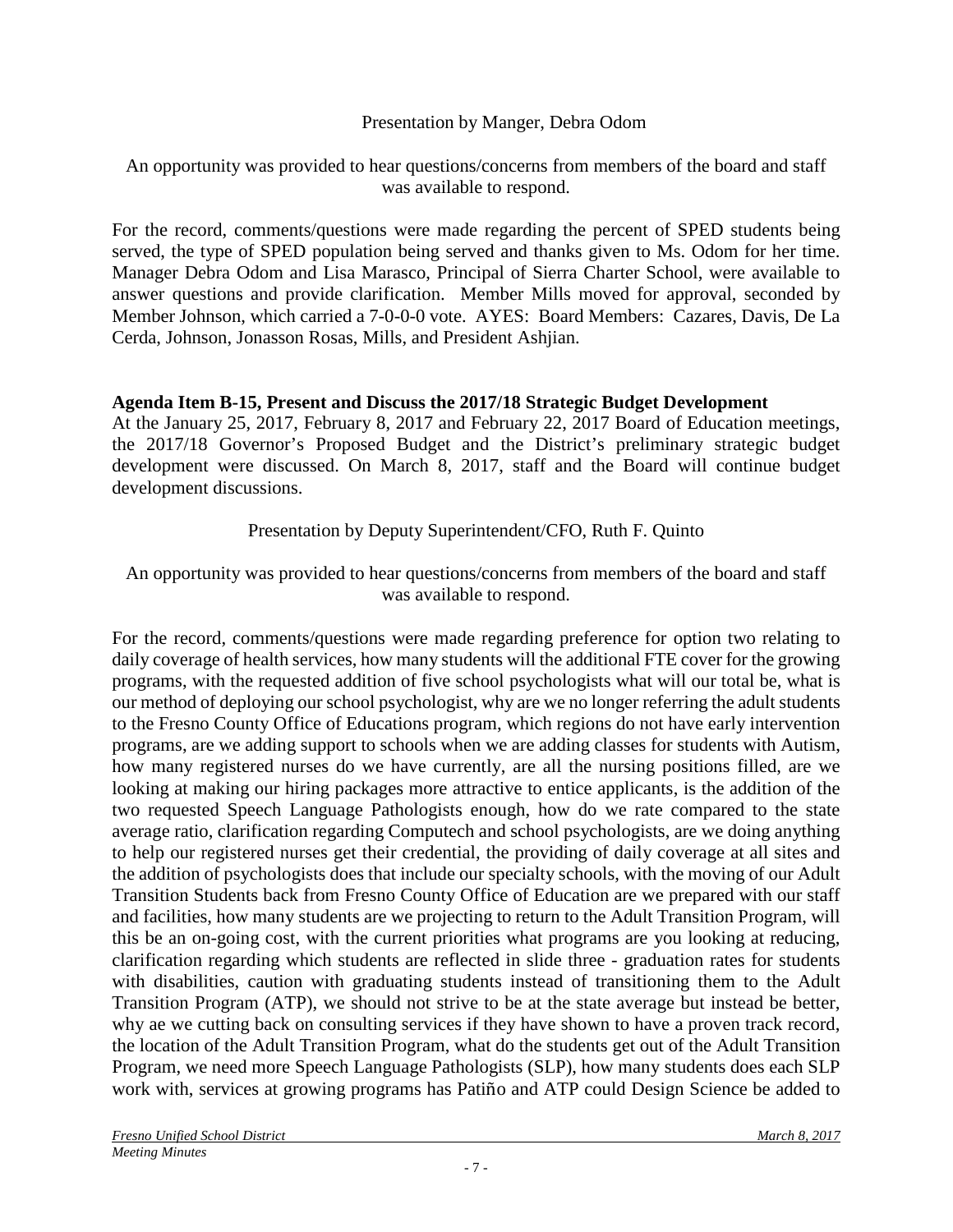the list, going forward can you present the number using ADA instead of enrollment, are we planning on adding more school psychologists. Deputy Superintendent/CFO, Ruth F. Quinto, and Assistant Superintendent Brian Beck, were available to answer questions and provide clarification. No action was required for this item.

#### **Agenda Item B-16, Discuss and Approve the 2016/17 Second Interim Financial Report with a Positive Certification**

California school districts are required to approve interim financial reports twice each fiscal year. Fresno Unified School District's 2016/17 Second Interim Financial Report is presented for approval and reflects a positive certification of the district's financial condition. The report is based on the January 31, 2017 year-to-date revenue and expenditures as required by state law.

## Presentation by Deputy Superintendent/CFO, Ruth F. Quinto

An opportunity was provided to hear questions/concerns from members of the board and staff was available to respond.

For the record, there were no comments/questions made by board members. Deputy Superintendent/CFO, Ruth F. Quinto was available to answer questions and provide clarification. Member Davis moved for approval, seconded by Member Mills, which carried a 7-0-0-0 vote. AYES: Board Members: Cazares, Davis, De La Cerda, Johnson, Jonasson Rosas, Mills, and President Ashjian.

## **Member of the public who spoke on this item:**

**Jon Bath –** Spoke on behalf of Fresno Teachers Association – commented on the districts positive growth, the need for reserves and is pleased to see the figures are improving.

#### **Agenda Item B-17, Present and Discuss Proposed Revisions for Board Bylaws (BB) 9100, 9122, 9123, 9200, 9320, 9322 and Exhibit (E) 9270**

Below are proposed revisions to the following seven Board Bylaws (BB) and Exhibit (E):

- BB 9100 Organization
- BB 9122 Secretary
- BB 9123 Clerk
- BB 9200 Limits of Board Member Authority
- E 9270 Conflict of Interest
- BB 9320 Meetings and Notices
- BB 9322 Agenda Meeting Materials

#### Presentation by District Legal Counsel, Mary Beth de Goede

An opportunity was provided to hear questions/concerns from members of the board and staff was available to respond.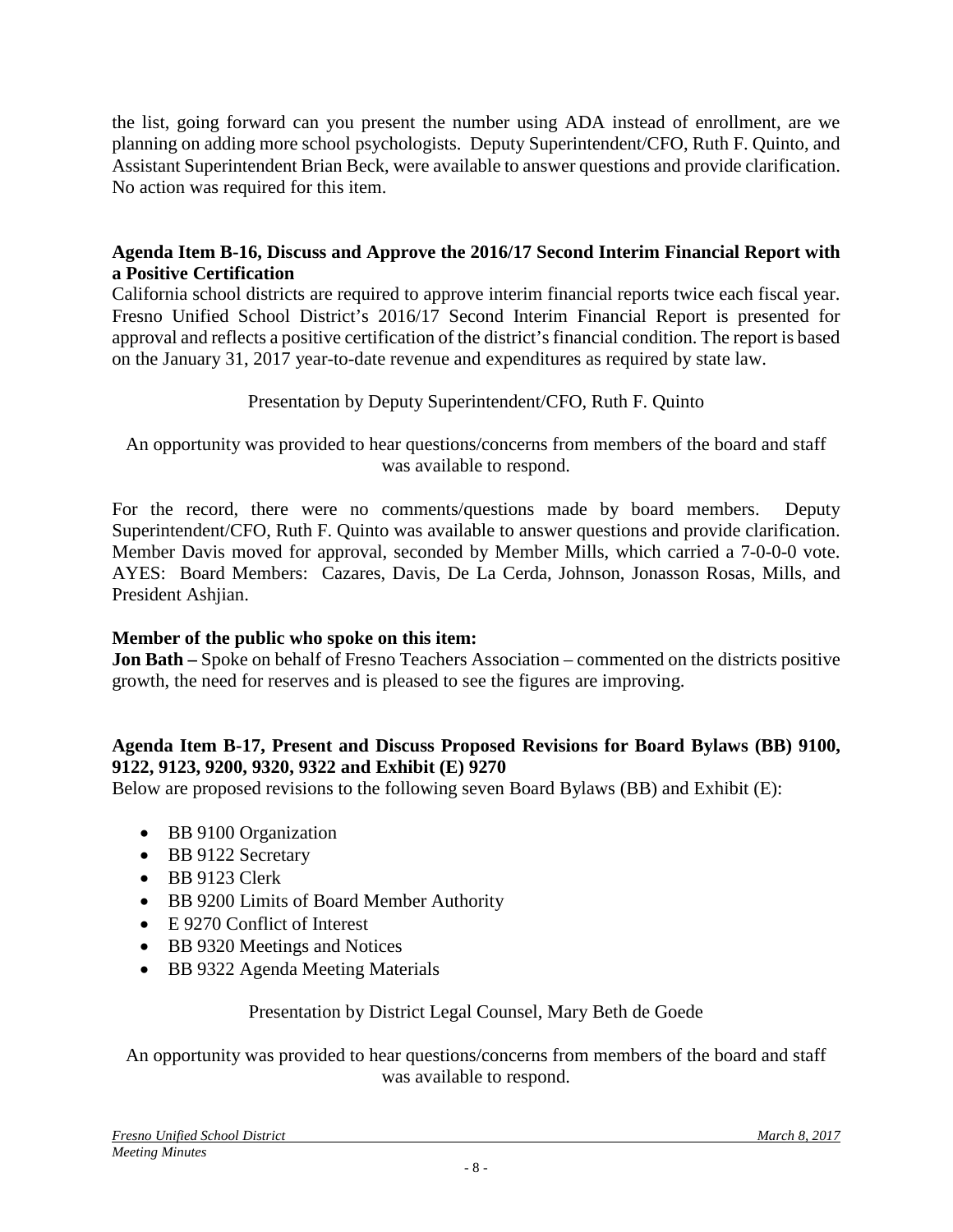For the record, comments/questions were made with concerns to some of the proposed Board Bylaws, stating concerns that the changes directs the transition of power and final authority from the Superintendent to the Board, why would we suggest taking money away from needed areas of the district, moving board meeting start time to be able to have discussions without the fear of running late into the evening, concerns with students and staff staying too late, the board should not feel required to wait for the government or CSBA to tell us to make changes, we may want to consider taking some of these off the table because of the districts recent change in leadership, we don't want a new Superintendent to feel we don't trust him/her, the organization of the board should remain an election process, there should be a level of trust and camaraderie, final approval should not be with the Board President because there is a system of checks and balance with the Superintendent's Evaluation, the board should have no limits or boundaries to do good for all students, the rotation of the organization is a good idea because it lessens tensions and builds relationships, maybe moving closed session to another day other than a board day would be good, every board member should have an opportunity to place an item on the agenda as long as it is within the scope of the Board parameters, proposed changes are an attempt to achieve a balance to the existing Bylaws, we are the policy body and these are policies, it is the role of the board to establish and adopt Bylaws, we may want to get a second legal opinion if anyone has any questions or concerns. District Legal Counsel, Mary Beth de Goede was available to answer questions and provide clarification. No action is required on this item.

#### **Member of the public who spoke on this item:**

Kay Bertken – Spoke on behalf of League of Women Voters – voiced concerns on some of the proposed Bylaws. Specifically those transitioning authority of the agenda from the Superintendent to the Board President and the individual discretionary funds.

#### **Agenda Item B-18, Discuss and Approve the Appointment of a Community Member to the JPA Board of Directors for the Center for Advanced Research and Technology by the Board of Education of Fresno Unified School District**

#### **Item was pulled from Agenda, no action was taken on this item.**

An opportunity is provided for the Board of Education to discuss and appoint a community member to the JPA Board of Directors to the Center for Advanced Research and Technology.

## **C. RECEIVE INFORMATION & REPORTS**

#### **The Board was in receipt of Agenda Item C-19, Aspen Public School Renewal Petition**

Aspen Public School (Aspen) has delivered a renewal petition to the district seeking authorization to operate July 1, 2017 through June 30, 2022. Aspen is currently serving approximately 95 students in grades transitional kindergarten through second. The school is located at 1400 E. Saginaw Way in Fresno.